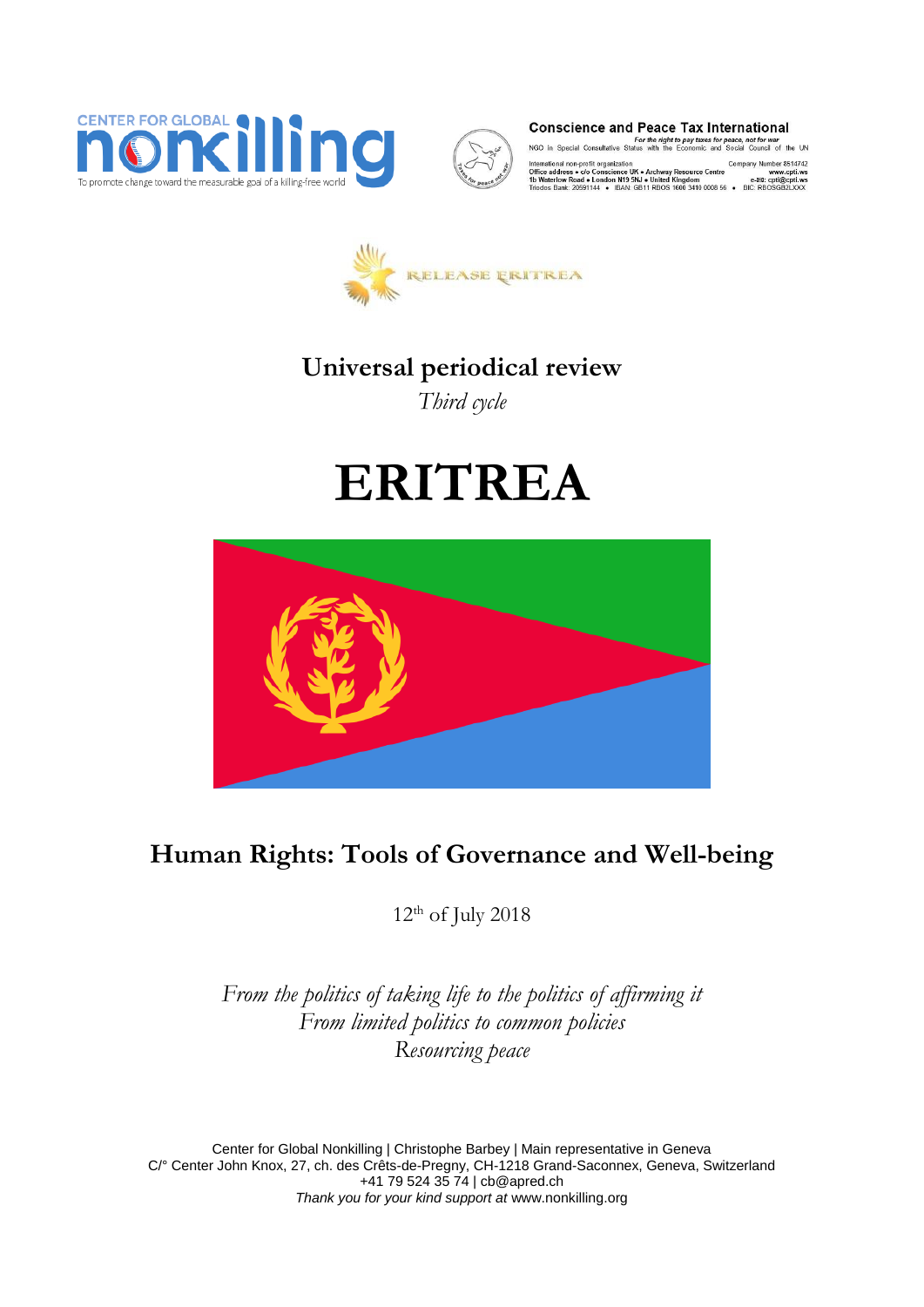#### **Submitting organisations:**

The Center for Global Nonkilling (CGNK) has a unique mission that is both inspirational for individuals and transformative for societies: *"To promote change toward the measurable goal of a killing-free world by means open to infinite human creativity in reverence for life".* It was founded by Glenn Paige (1929-2017), political science Professor and author of the book "Nonkilling Political Science", widely translated<sup>1</sup>. It is a worldwide congregation of persons, scholars and others, working at creating societies that do not kill. CGNK has ECOSOC consultative status since 2014.

The aim of Conscience and Peace Tax International (CPTI) is to allow people to pay their tax money into peace funds instead of into military budgets and to obtain full recognition of the right to conscientious objection to paying for armaments, war preparation and war conduct through taxes. CPTI was founded in 1994 and has ECOSOC special consultative status since 1999.

Our mission arises from the deep affront made to our consciences by the fact that people are obliged to participate in war as combatants, civilian victims and through taxation. We are moved by this common sense proposition: our taxes should be used to abolish war, not to promote or sustain it. The ethical principle of freedom of conscience, a moral imperative governing the behaviour of all individuals, is central to the objectives and the work of CPTI. We are deeply concerned by the fact that our taxes could be or are used to kill people, making us, if we do not contest it, accomplices to infringements on the rights to life and the freedom of conscience, on the duty vested in all to respect life, to enhance it, to see it blossom and last in peace.

The very idea of war, as it happens or as it is deemed possible by war preparations of all sorts inflicts a spirit of conflictuality, of violence and destruction over humanity and thus hinders the good nature of the human being, threatening dignity and the achievements of civilisation so far, while – as we shall do our best to demonstrate hereafter – the solutions needed for peace to prevail and to overcome war do, in our humble opinion, fully exist.

Release Eritrea (RE) is a human rights charity that focuses on religious persecution in Eritrea and supports those that have been persecuted for their religion as for other reasons. RE was founded in 2002 in the wake of the severe persecution against churches that do not belong to the four 'recognised' groups that the government of Eritrea allows in the country.

Release Eritrea does advocacy and lobbying at policy level as well as advocacy for individual asylum seekers. We provide financial support as emergency assistance and on-going support. Food, toiletries and clothing for prisoners is prepared and sent in by a group of volunteers for prisoners who have no other means of support. Emergency financial support as one off support is provided to families of prisoners or to prisoners who have just been released. For families of long-term prisoners, often women, financial support is provided through income generating projects to enable them to have sustainable sources of income.

We support victims of trafficking in Egypt. At the height of the Sinai human trafficking RE made a decision. Whilst it will not be in a position to provide ransom, it should provide assistance to those that are caught up in trafficking nonetheless. Thus RE provides medical assistance for those who were injured during flight (some fall off trucks, others catch TB or get wounded and infected). This work is carried out in collaboration with an Egyptian hospital that carries out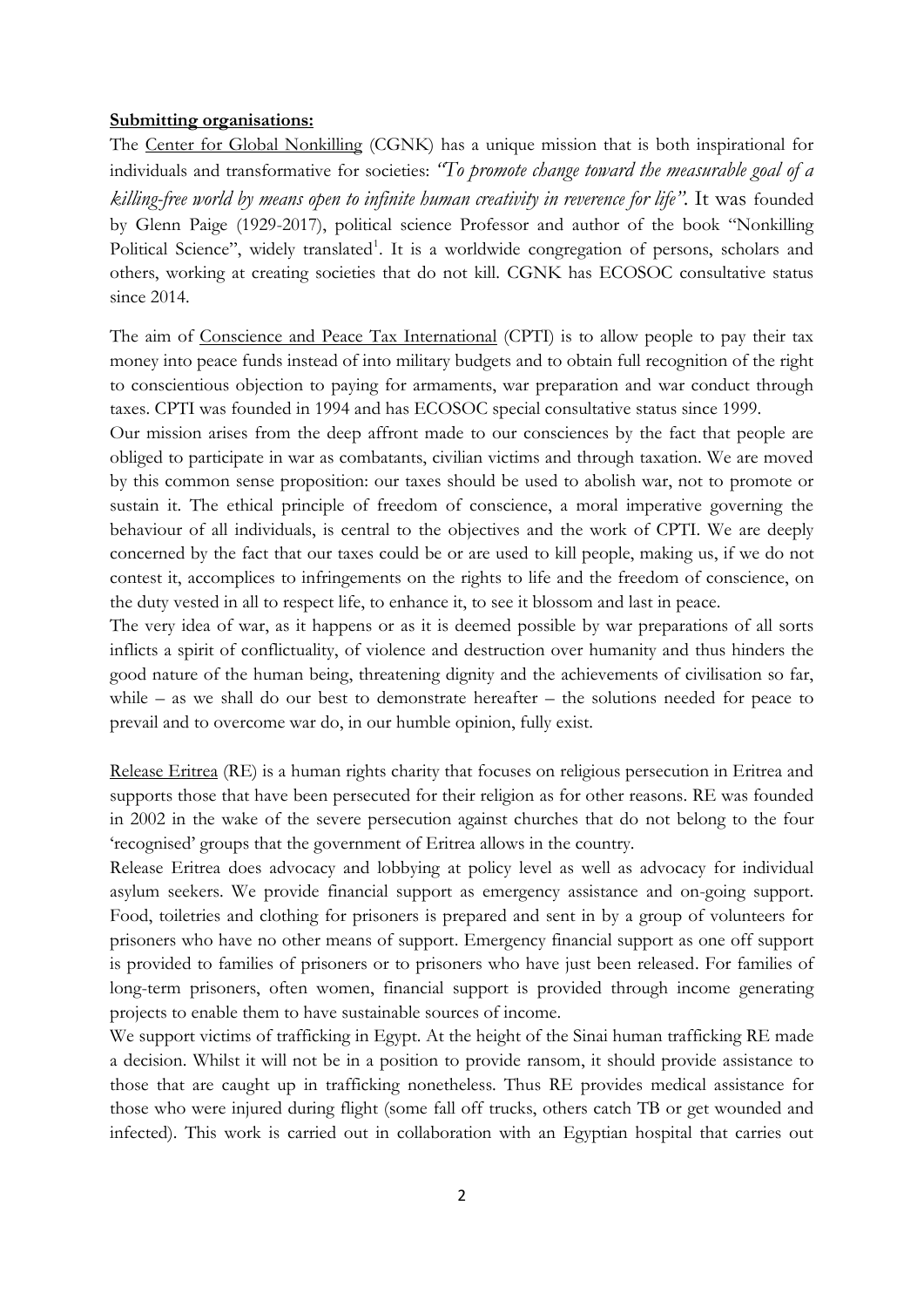treatments and then invoices RE to avoid delays. We provide food, clothing and toiletries to people in immigration detention, as well as those stranded in Cairo after release or escaping from torture camps. We run safe houses for former victims of trafficking in need of emergency assistance while they recover. Release Eritrea has workers based in Cairo who visit prisons across the country and one person in the UK supporting this work.

We support victims of trafficking in Tel Aviv. The needs in Israel are vast and complicated due to the experiences of refugees there and to the lack of policy for refugee support. RE, in consultation with the community there, set up a women's centre with a range of provisions for refugee women and their families. This project is currently a flagship refugee project in Tel Aviv. RE pays the rent for the centre, a salary for the director as well as for coordinators for several of the programmes run from the centre.

### **International human rights constitution.**

The following legal obligations – the convention on the prevention and punishment of the crime of *genocide*, the covenant on *civil and political rights* (CCPR) and its optional protocol on the *abolition of the death penalty* and the convention on *enforced disappearances* – are within the human rights constitution (the basic international human rights treaties) the ones mostly concerned with the right to life. They are the minimum international standards needed for any country to show full legal respect for life and for the right to life.

Beyond legal aspects, it is the bounty and the worth of life, ethics and sufficient living standards for all, knowledge and best practices that all give a future and a meaning to the lives we lead and live, for ourselves as for a sustainable civilization, for future generations.

#### **Prevention of genocide**

The right to live is also to duty not kill, for individuals and inasmuch for groups of people. Every person needs life and needs to be part of social groups to live, to participate in the progress of society, to relate to others and with institutions and governments, ideally all thriving for the good of each and all. Therefore all individuals, all social and all political groups should be protected against genocide.

We here recall that, for the 70th anniversary of the Convention on the prevention and punishment of the crime of Genocide, the United Nations' Special Adviser of the Secretary-General on the Prevention of Genocide has called for its universal ratification<sup>2</sup>. We also recall that the Human Rights Council has adopted, at its  $37<sup>th</sup>$  session without a vote, a resolution containing a similar call<sup>3</sup>.

Nothing in the political or strategic situation of a country can justify the absence of the needed tools for the prevention of genocide and atrocity crimes. More than not, even if such a measure as the ratification of the convention may seem to be a light commitment, it is a clear sign that such crimes will never be tolerated and a head start for long term policies. It is an overall measure preceding or accompanying other policies meant to prevent atrocity crimes. More than not, this ratification is needed as tools and initiatives are available for effective prevention<sup>4</sup>.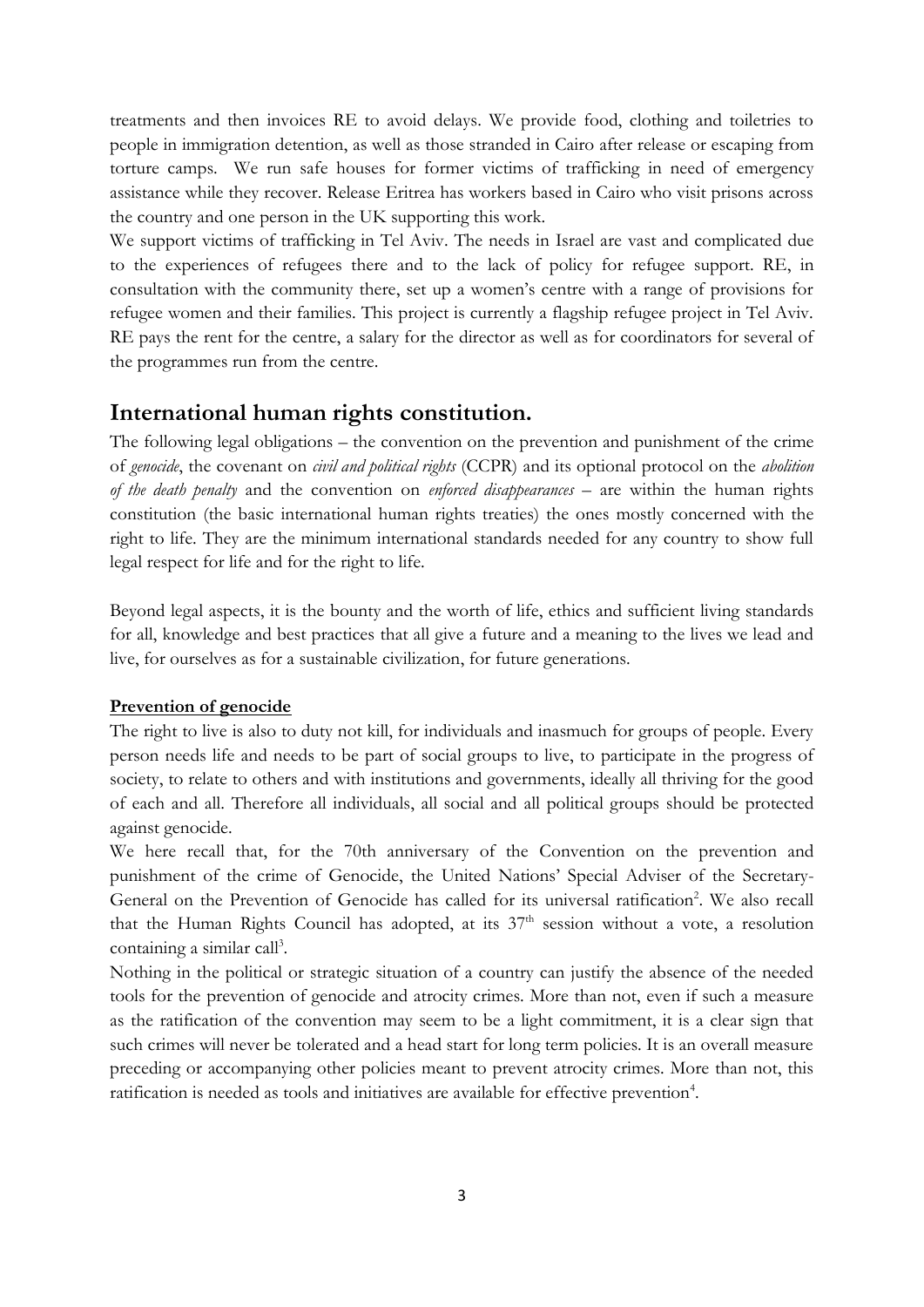**I. Hereupon, as we do to all States that have not yet done it, the Center for Global Nonkilling and the other submitting organisations urge the Authorities of Eritrea to swiftly ratify the Convention on the prevention and punishment of the crime of genocide.** 

#### **Death penalty and enforced disappearances**

We here salute the fact that Eritrea has not officially used the death penalty in a long time. However, according to various sources, they are reports of "shoot on sight" policies for illegal border crossings, of deaths of persons dying in prisons incommunicado or without being properly tried.

Whatever value is to be given for these reports or however they are received by the Government of Eritrea, it would be highly welcomed signs of good will, from the Government to swiftly ratify the two conventions aimed at preventing these situations, namely the second protocol of Covenant on Civil and Political Rights for the abolition of the death penalty and the Convention on enforced disappearances.

It would also be of mutual benefit for the authorities of Eritrea, for the people of the country and for the international community to see the numerous cases reported in the working group on enforced disappearances report cleared or answered to<sup>5</sup>.

**II. Henceforth, we hereby recommend to the Authorities of Eritrea to ratify the Convention on enforced disappearances and the second protocol of the Covenant on civil and political rights aimed at the abolition of the death penalty and to help, in good will, to clear the open cases listed in the working group's report.**

**National constitutions** should also reflect clearly this legal stand in favor of life.

In the absence of an effective constitution and of independent institutions to implement and control its application, we cannot ascertain the degree of protection for life offered by the Eritrean Constitution.

**III. Hereupon, we strongly call for a participative and inclusive process, bringing all the population and sectors of society into a process establishing the values and aspirations of all the people of Eritrea, creating through the constitution, human institutions serving the good of the people and the prosperous progress of all.**

# **Specific rights**

# **Freedom of conscience,**

# **prohibition of slavery and conscientious objection**

Serving the State or the community can to some extent be a duty.

It can also be a right, the expression of the good will of citizens, thus serving public institutions. However, this is a mutually reinforcing relation and it is only when the State and the people offer each other equal and mutual recognition, full respect in dignity, that such a relation can be fruitful and thus serve the common good of all.

Conversely and as reported, forcing citizens to serve in the army for an indefinite period, fully depriving citizens of their living time beyond a reasonable service period and for unknown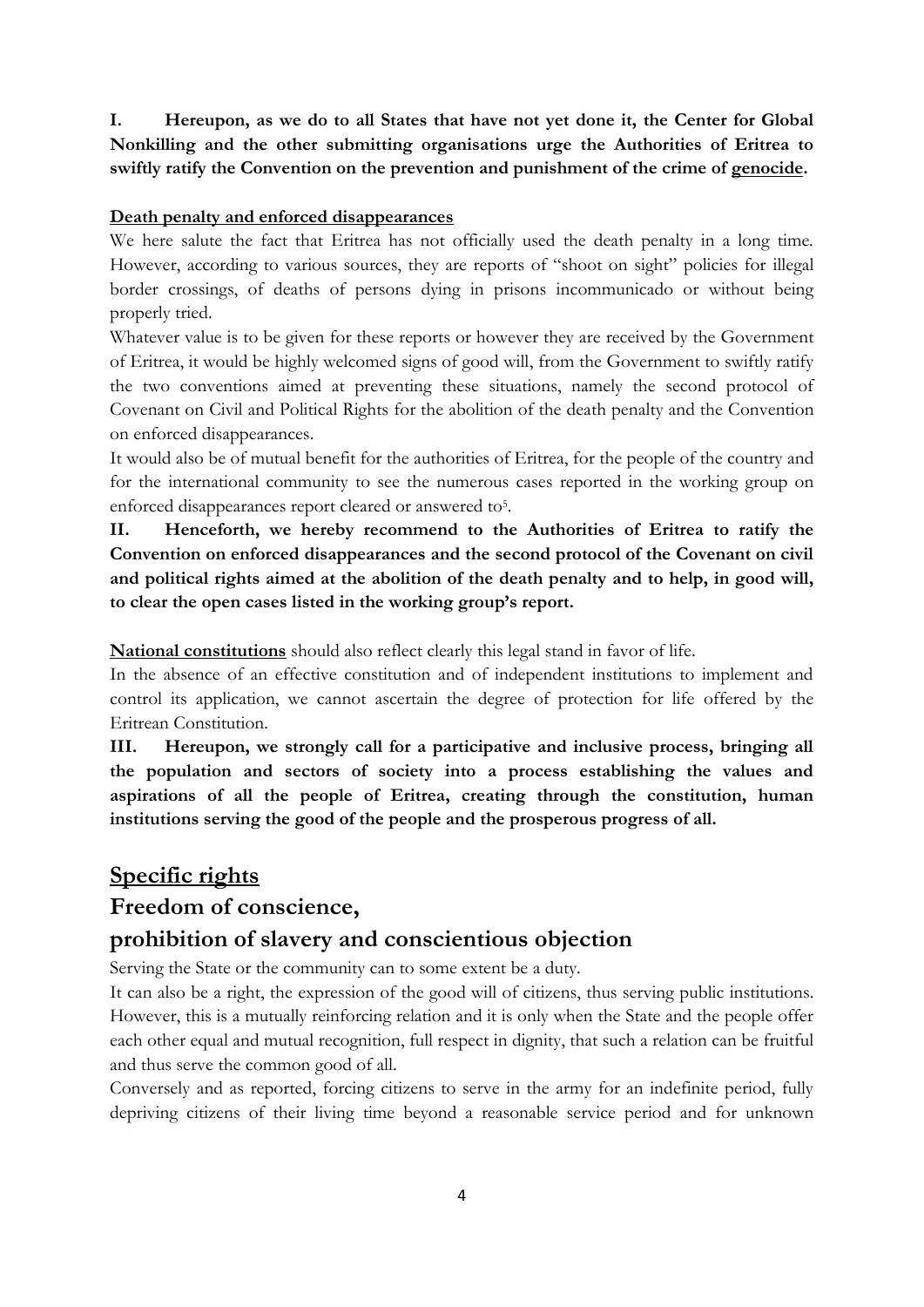periods, thus depriving them of any possibility to use their granted life, to have projects and prospects and to fulfil their lives the way they want to equals slavery.

Imposed military service is in the world and on average rarely longer than 18 months<sup>6</sup> for soldiers and officers need to be offered possibilities to stop service at pre-definite times.

Indefinite military service has as a consequence that an immense number of men prefer fleeing their county, Eritrea, risking their lives on long perilous refugee routes, causing losses of lives and maiming, trafficking of persons, rupture of family and cultural ties and tremendous costs on countries forced to welcome them.

**IV. Considering that this situation is the result of an organised, illegal and inhumane system of State slavery, we kindly ask to the Government of Eritrea:**

- **To immediately set and implement a reasonable time limit for the length of the military service.**
- **To swiftly release all service men that served longer.**
- **To grant a conscientious objector status and to provide for an alternative service of non-punitive and non-discriminatory nature to all conscientious objectors.**

**Alternatively:**

- **To pay back all "refugee receiving countries" with the costs of welcoming these conscription refugees.**
- **To repay all damages suffered by persons fleeing the indefinite draft.**

# **Freedom of religion**

In any human society, religious diversity is needed for each individual to fulfil his life as for the society to keep a fair balance between diverse communities, open spaces for ethical and philosophical discourses, for worship and celebration of various peaceful sorts.

Release Eritrea presents the situation:

Eritrea continues to fail in the duty to defend religious rights across all religious groups and denominations within groups moreover the situation of religious persecution continues to deteriorate. Eritrea's Jehovah's Witnesses and Muslim communities, were the first to experience religious repression within few years following Eritrea's independence in 1993, they continue to suffer with many imprisonments and disappearances as well as deaths in custody.

Of particular concern is that of the situation Jehovah's witnesses whose citizenship was effectively withdrawn by Presidential Decree in October 1994, because they did not vote in the 1993 independence referendum and they conscientiously object to military service. To date Eritrean security forces continue to imprison, torture, and harass Jehovah's Witnesses in an effort to force them to recant their faith. Young people who were arrested for refusing to join the army in 1994 continue to serve an indefinite service now in their forties. Several Witnesses have died in prison.

In May 2002, the Eritrean government banned all religious groups except the Eritrean Orthodox, Roman Catholic and Lutheran churches and Sunni Islam**.** Christians from banned denominations began to be arrested (often at church services, Sunday Schools and even at weddings) and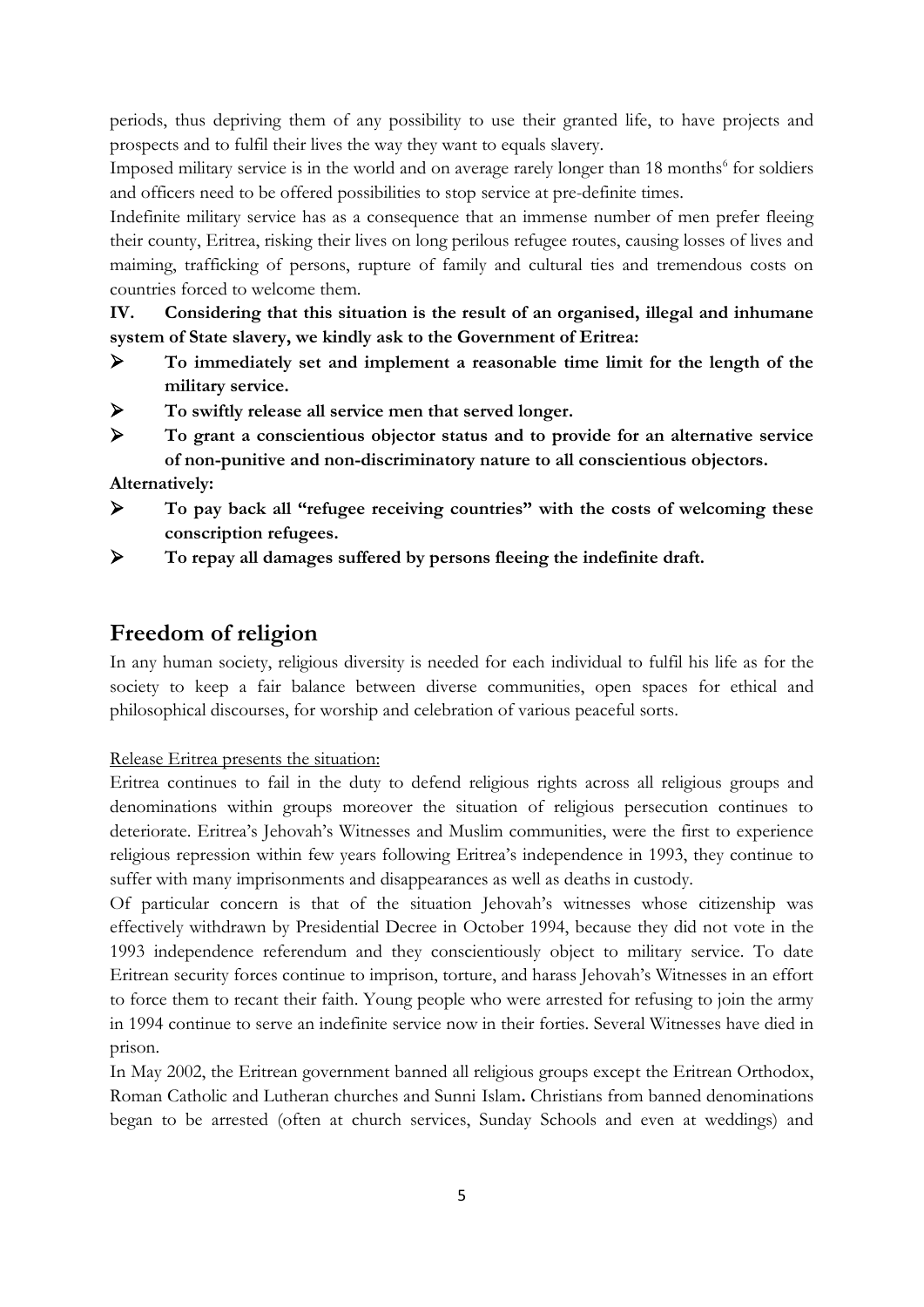incarcerated in appalling conditions in shipping containers, open air facilities in military camps, pits in the ground and police stations, without charge or trial. They experience torture, hard labour, filthy conditions and insufficient food.

The number of imprisoned Christians fluctuates between about 200 (estimated in Spring 2017) and 3,000. Beatings, torture and extreme deprivation (starvation and lack of medical care, even after bones are broken in beatings) leave many prisoners disabled and some dead. Many come under severe pressure to sign documents renouncing their faith. If they refuse, they are brutally punished and threatened that their families will be arrested.

The government often conducted house-to-house raids and detains those caught praying together or those suspected of holding underground meetings and even weddings and social gatherings. In the summer of 2017, 210 Christians including a bridal party of 49 were detained and imprisoned in desert camps and military facilities. There have been deaths reported of those arrested in that group. Similarly in 2018, close to 50 were detained under similar house-to-house raids and have been taken to undisclosed locations. There are long term prisoners, including prominent pastors and biblical scholars, who have been detained incommunicado since 2004.

Even the permitted churches face interference and an increasing level of persecution. Several Orthodox priests have been in prison since 2004. In January 2006, the patriarch of the Eritrean Orthodox Church, Abune Antonios, was deposed by the government because he enquired after Christian prisoners. He was put under house arrest and replaced by a government appointee. Now aged 90, the patriarch suffers from diabetes and remains in incommunicado detention, in an undisclosed location in the Capital. Priests and monks seen as sympathising with him have been detained, harassed.

The Catholic Church has had many incidences of confiscation of property and is constantly threatened by forced conscription of young priests and seminary trainees.

In April 2014, five trainee pastors in the permitted Lutheran church were arrested in Asmara.

**V. We hereby encourage the Government of Eritrea to set mechanisms allowing the free exercise of freedom of religion and the full respect of the persons and people concerned.**

# **Eritrea and the diaspora tax.**

#### **Prohibition of coercion, right to identity, enforced taxes and ethical uses of taxes**.

Taxes should be affordable, humanely collected from persons able of paying them and shall serve the common good.

Conscientious objection to misuses of taxes, in particular if they serve purposes of war, crimes of aggression, crimes against humanity and war crimes should always be granted. More than not, conscientious objectors to military budgets, refusing to pay for war or war preparation, should be able to pay their taxes in peace funds only, funds dedicated to peace and public activities that do not imply any forms of use of force.

#### **Release Eritrea presents the situation:**

Despite Security Council Resolution 2023, that stipulates "*Eritrea should cease using extortion, threats of violence, fraud and other illicit means to collect taxes outside of Eritrea from its nationals or other individuals of*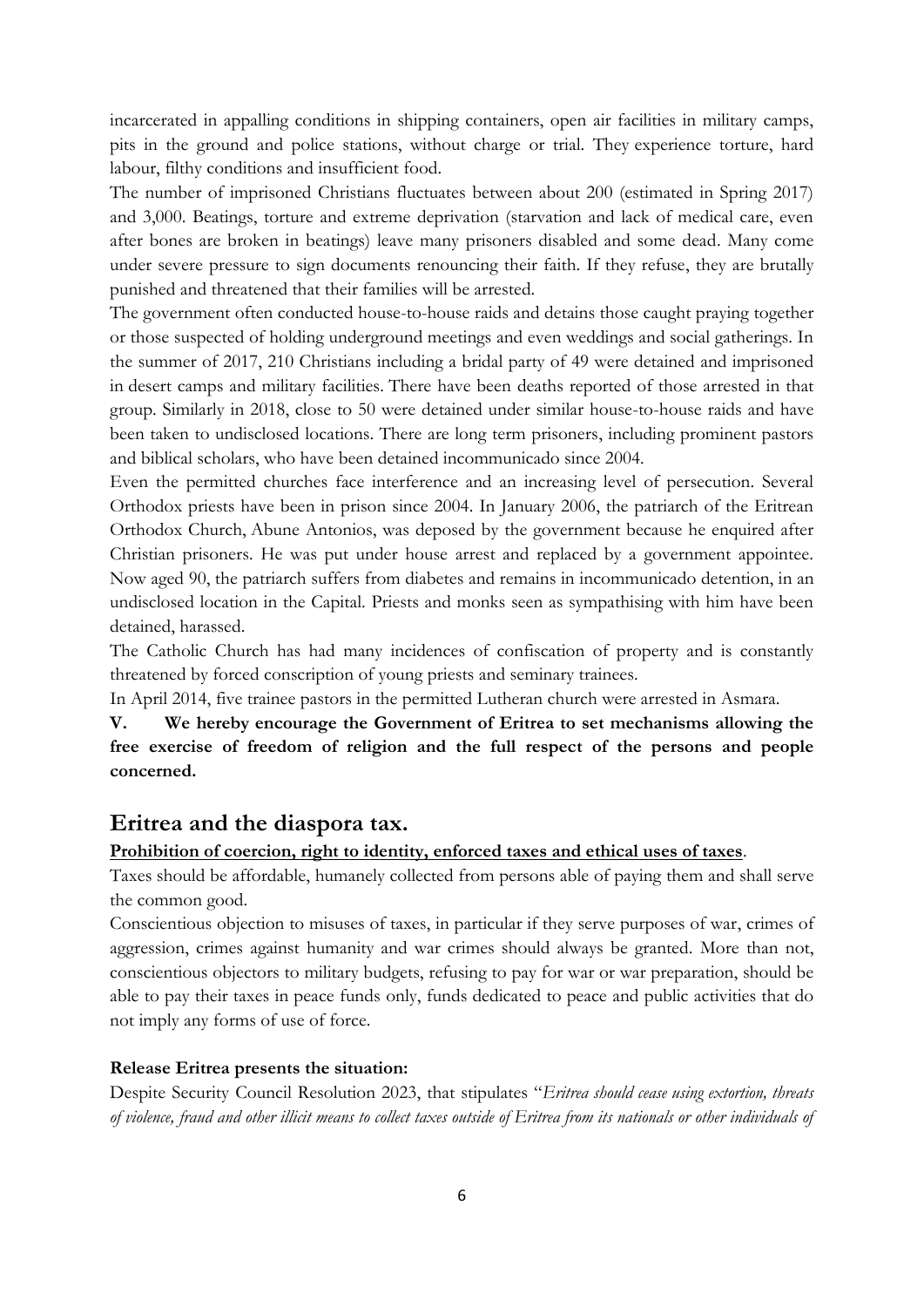*Eritrean descent"* and in spite of numerous complaints from the Eritrean diaspora communities as well protests from some European governments, the Eritrean government continues to collect the 2% Tax from Eritreans in the diaspora, using methods that excessively penalize those that are submitted to, or unable or unwilling to pay the tax.

This is an income tax levied on all Eritreans living outside their country, including on those that are dependent on the welfare systems of the countries they have sought refuge in. The two proclamations sited as the legal basis for the levy are dubious<sup>7</sup>. The first one was issued in 1991 and appears to be intended for the people living in Eritrea, not for the diaspora and the 1995 proclamation, although intended for people living in the diaspora, contains no clearly stated objective.

Penalties for non-payment include:

- Denial of access to consular services in the embassy.
- Denial of access to services or rights in Eritrea for self or family members.
- Denial of access to food vouchers for family members in Eritrea; services not granted.
- Family members are imprisoned or threatened if their children have fled, particularly if the fine of 50,000 nakfa for relatives who fled has not been paid and if the refugee has not signed a regret form and paid the 2% Tax.
- Denial of access to sending remittances and packages to family members. Social exclusion and vilification.

While it lies within the sovereign power of a state to levy taxes, including on members of the diaspora, international law sets limits to the ways in which diaspora tax may be levied and in particular collected. The tax that Eritrea collects from the diaspora has unclear legal basis and there are no accountability mechanisms to challenge the modes of collection or legal mechanisms allowing control on the use of the tax collected. In particular there is no clarity around who the tax applies to as members of diaspora communities without taxable income (elderly, disable, sick, unemployed and students) who are nevertheless required to pay the tax, more than not at a rate that the government determines.

The penalties the government imposes violate numerous rights, such as the right to an identity and freedom of movement. They entail various sorts of discriminations between those that can pay and those that do not and violate the basic criminal principles of the presumption of innocence and of only punishing only those proven guilty, thus excluding the possibility of including non-offending relatives in the sentence and the criminal punishment.

**VI. The submitting organizations urge the Government of Eritrea to abandon the collection of the tax.**

**VII. Alternatively, we urge the Authorities of Eritrea to issue a law clearly stating the use of the tax, the persons exempted from paying it as unable to serve it and the allowed means of recovery for the tax.** 

**VIII. Such a law should in no way limit the rights to an identity (and the issuance of identity documents or consular services) and the freedom of movement and should not in any way impose penalties on others the ones directly concerned by their own tax.**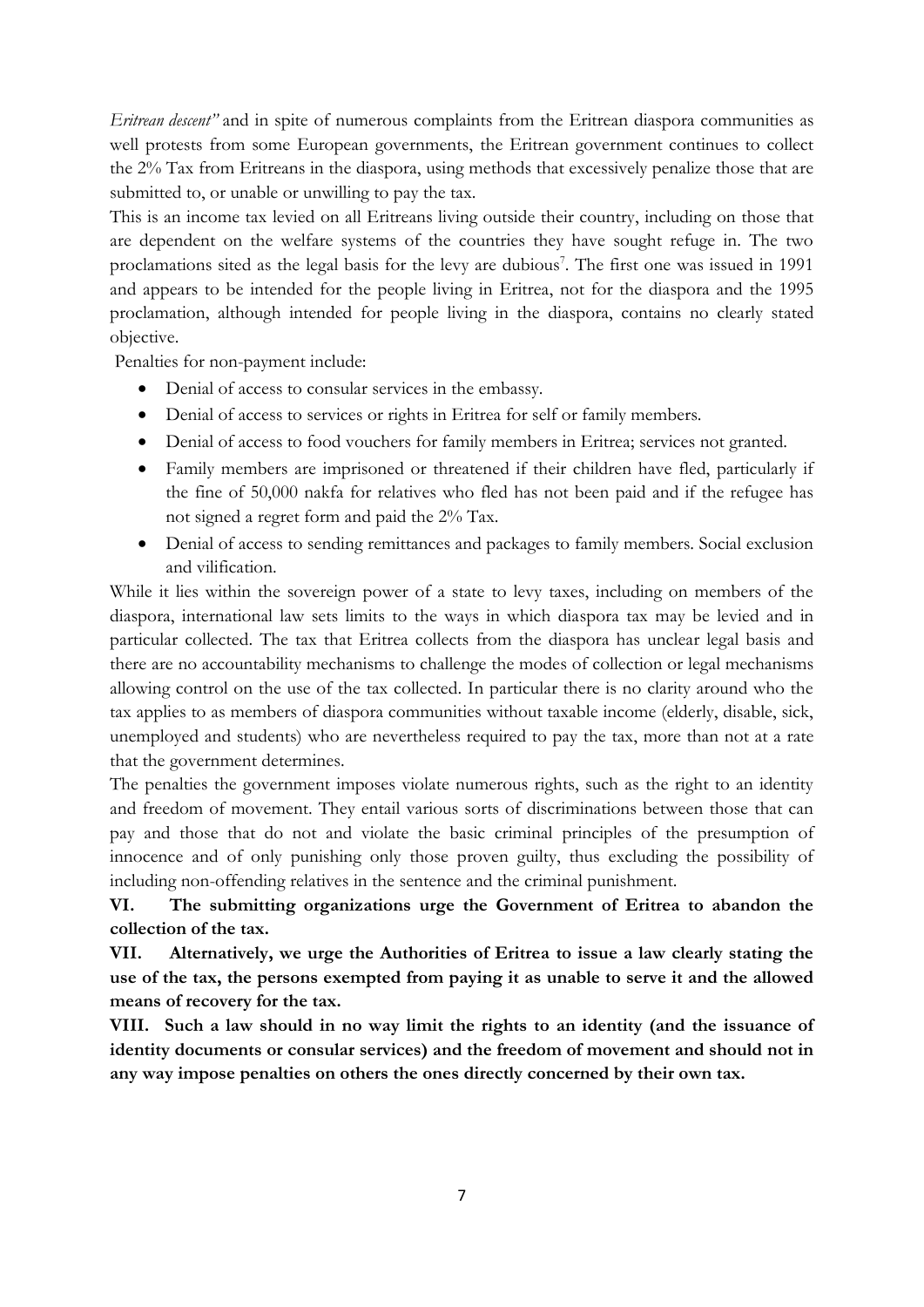**IX. The Government should consider establishing a peace fund, in which conscientious objectors can pay their taxes, with the guarantee that their taxes do not go for war or war preparation.**

# **The right to life and related human rights issues**

All human rights are universal, of equal importance, indivisible, interlinked and mutually reinforcing. They arise out of human nature and are needed for individual fulfilment as to build lasting and prosperous, thriving and humanist societies. They are universal values, both human and legal values. They are complemented by universal and fundamental methods such as inter alia exemplarity, prevention and precaution, peaceful settlements of disputes and non-violence. These methods are fully needed for the full respect and for the common enjoyment of all human rights. Compared to other human rights, the right to life has four specific features:

a. If dignity can be said to be the paramount human right as it is present when each and all human rights are fulfilled, so is the right to life present within all other human rights. *Yet it can also*  be said that the right to life precedes all human rights: if life is taken all human rights are cancelled<sup>8</sup>. Conversely and more joyfully, granting and giving solid ground to the right to life, as to the quality of life, is the base needed for the peaceful progress and the proactive fulfillment, for the completion of all human rights.

b. There are no possible limitations or restrictions to life and the right to life: one is either alive or not. Issues pertaining to the beginning and to the end of life such as reproductive rights, abortion, suicides and euthanasia, as well as prenatal and genetic engineering should thus be dealt in a preventive, humane and human sustainable manner, for each and all, in full dignity.

c. There is only one way to guarantee respect of, to protect the right to life: prevention. Once a life is lost, compensation may be due, but there are no possible direct reparations for a life lost.

d. Henceforth, the right to life is also the duty not to kill. As such, the right to life is a fully reciprocal right, granted to all but also in need of being granted to all by all.

> *"We understand the right to life as being the right not to be killed, but also as everyone's responsibility not to kill others".*

The Center for Global Nonkilling recognises no right to kill. Though not rights, three powers to kill have sometimes been granted or legally been recognized or organized:

1) The use of legitimate defence – as legally required by a proportionate reaction linked to a direct, serious and imminent threat – by using nonviolent means should never result in acts of killing or maiming. Nevertheless, whatever the result of legitimate defence may be, an independent judicial control over it is part of the rule of law.

Similarly, because it highly impacts on the right to life, any *use of force* by officials or any one, as it impedes on the *right to security*, should be avoided or highly limited<sup>9</sup>. Outmost attention is to be given to prevent situations which may thereafter result in loss or losses of lives or in any type of maiming. Again, any official use of force should be monitored by an independent mechanism.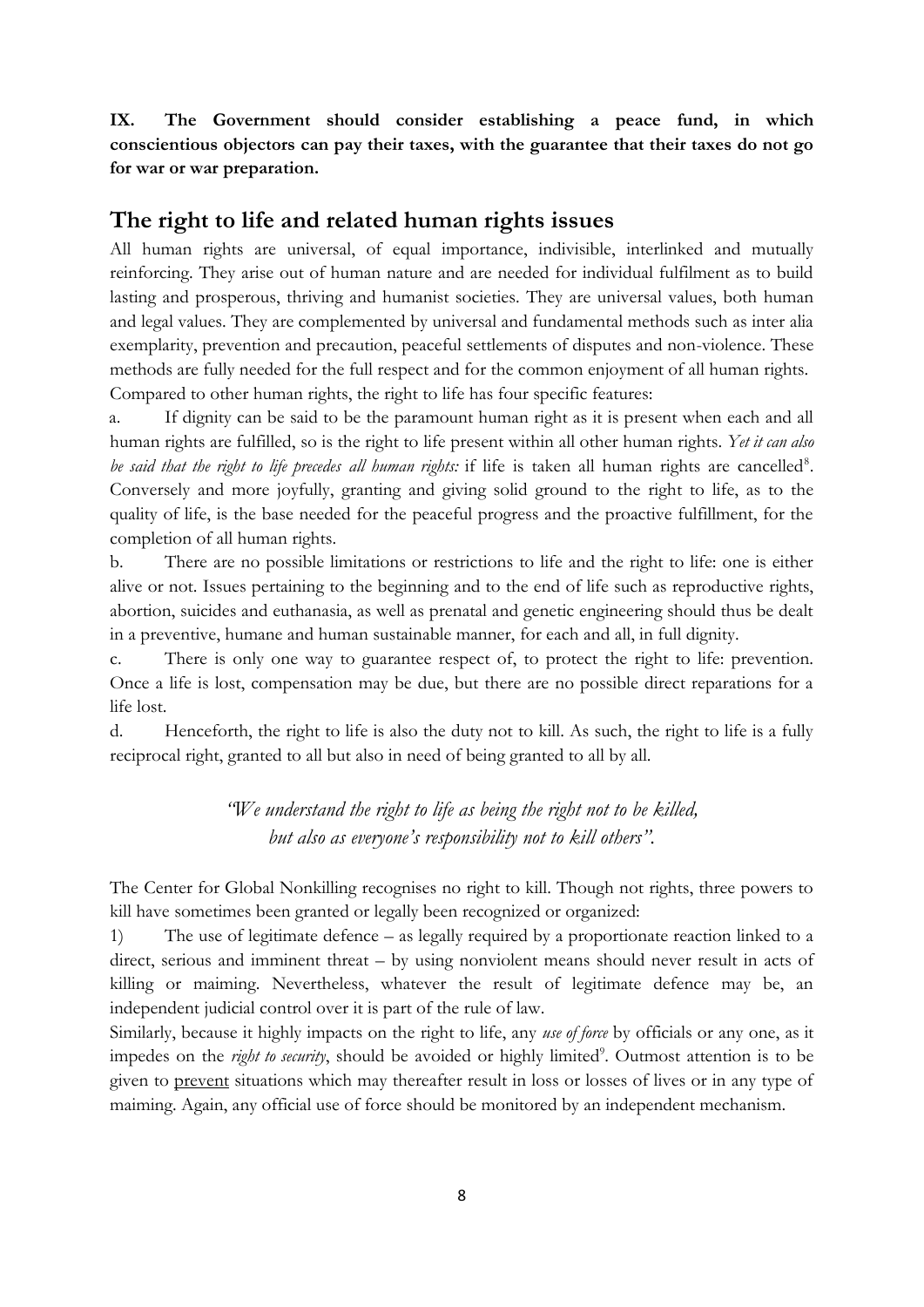2) Death penalty, if ever permissible, is however a major and definitive breach of the right to life as numerous other human rights. More often than not, it is also considered an inhumane, cruel and degrading treatment<sup>10</sup>. It is a poor example of respect for the right to life and thus, unworthy and certainly lacking the necessary dignity and exemplarity required of any authoritative power.

3) Powers of war, as conceded by humanitarian law, permit as an exception to the right to life, under certain circumstances only, the taking of the life of soldiers. Seeing peace and respect of life prevail – always – and thus nullifying this exception is one of the objectives of the Center for Global Nonkilling.

#### Related human rights

All human rights are needed to fulfil a safe and happy life. However, some of them may be of more direct importance either for the full realisation of the right to life or to avoid its breaches.

The *right to participation*, including of women, youth and disabled, is highly important as well. The more people take responsibility for their lives, the more they will respect the lives of others as of all. Further, the more people participate to the decision making process, the easier it will be to achieve the Sustainable Development Goals (SDG).

The right to *accurate standards of living*, including the rights to food, water and sanitation, clothing and housing, to work and social security deserve full attention too, in all circumstances.

The *right to health* is an essential right for the fulfilment of the right to life and of the subsequent right to longevity.

The *human right to a healthy natural environment*, thus sustaining humanity and life on Earth, deserves accurate protection and attention as well.

It must be, as often as need be, recalled that it is needed to achieve societies in which all *human rights are all equally shared*.

Finally, the *right to happiness* or to fulfilment in reverence for life should be mentioned as "happy people breed a happy world".

# **The right to life**

#### **Birth registration and statelessness**

Everyone has a right to be recognized by the law and the right to a nationality.

The absence of information on birth registration as well as, as shown above, various situations making identity and nationality more complicated to establish and to assess, violates basic human rights, as needed to establish and to live a peaceful existence, at the service of all through local communities, the State and the international community. Birth registration for all is sustainable goal 16.9, as endorsed Eritrea and humanity on the 21<sup>st</sup> of October 2015.

# **X. Henceforth, we encourage the Government to produce an inclusive system of birth registration, equal to all and further guaranteeing a nationality to all.**

**Abortion** is permitted in Eritrea in some circumstances. However, data on the numbers of abortions is to our knowledge missing $11$ .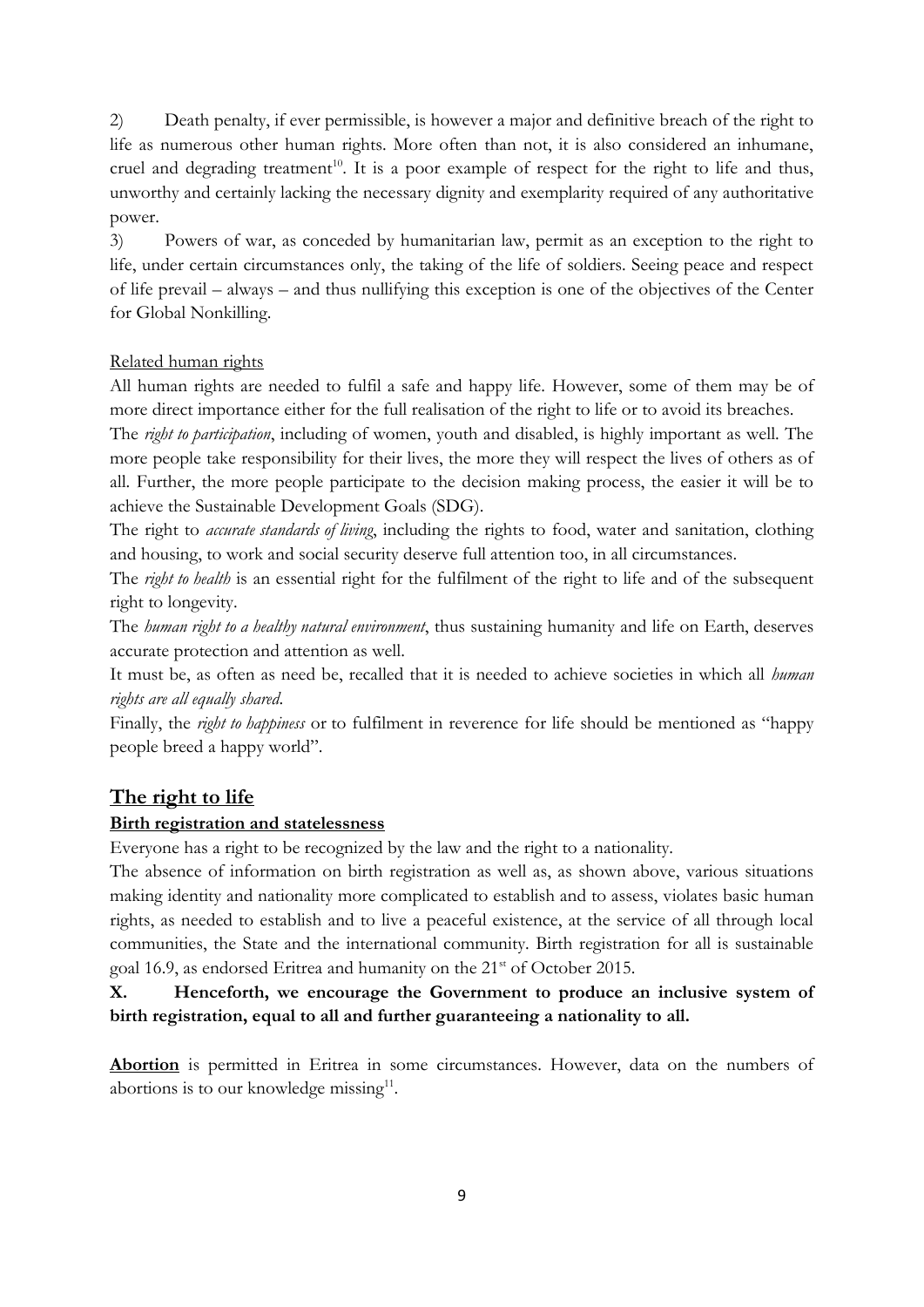Compared to African levels (12.5/100,000), **homicide** rates seem to be low in Eritrea and diminishing (7.8 /100,000). However, this figure may be too low as they are various sorts of unreported deaths, especially of fleeing refugees. They are still higher than world average  $(5.5/100,000 2016).$ 

**Traffic** is still a major issue for the prevention of deaths related to violence and injuries in Eritrea. World average is of 17.4 deaths for a 100.000 inhabitants (2015), while the figure is of 24.1/100.000 in Eritrea. We recall that SDG target 3.6 if to halve traffic casualties by **2020**.

**Suicide** rates in Eritrea are above world average  $(16.3/100,000)$  and  $11.4/100,000$  but there again, deaths due to suicides should also take in account deaths due to the difficulties refugees face.

**XI. For all these life protecting topics, we encourage the Government and the institutions of Eritrea to greatly enhance prevention mechanisms and life protection policies.**

Life expectancy is low in Eritrea, numbered  $142<sup>th</sup>$  country in the world, with an average of 64.7 years or living, 5 years shorter than world average.

**XII. For all to live long and happy lives, much more can and should be done by the authorities and the people to enhance (and celebrate) life and its value in Eritrea.**

#### **The right to peace**

It is with great respect that we salute the fact that Eritrea has supported the adoption of the declaration on the right to peace  $12$  and we will be happy to know how Eritrea will be implementing the declaration in public policies, both locally and internationally.

To enhance the progress of **peace in the international legal order**, we encourage the Authorities of Eritrea to urgently ratify the following conventions:

**XIII. The 1977 protocols of the Geneva conventions on humanitarian law.** This ratification is also needed because Eritrea has come out of a war situation and because all the issues related therefore are not yet solved.

**XIV. To ratify the Statute of the International Criminal Court and the Kampala protocol on the crime of aggression.** As many sustain that Eritrea should be referred to the criminal court, it could be a sign of international cooperation, of good will if not of innocence and certainly a sign of progress to accept the jurisdiction of the court.

**XV. Should also be ratified the conventions on chemical and bacteriological weapons, the convention on conventional weapons and all its protocols, the conventional on environmental modification techniques (enmod), the convention on cluster munitions and the arms trade treaty, as well as the treaty banning nuclear weapons.**

**XVI. To urgently release all war prisoners.** If need be using the help of the International Committee of the Red Cross.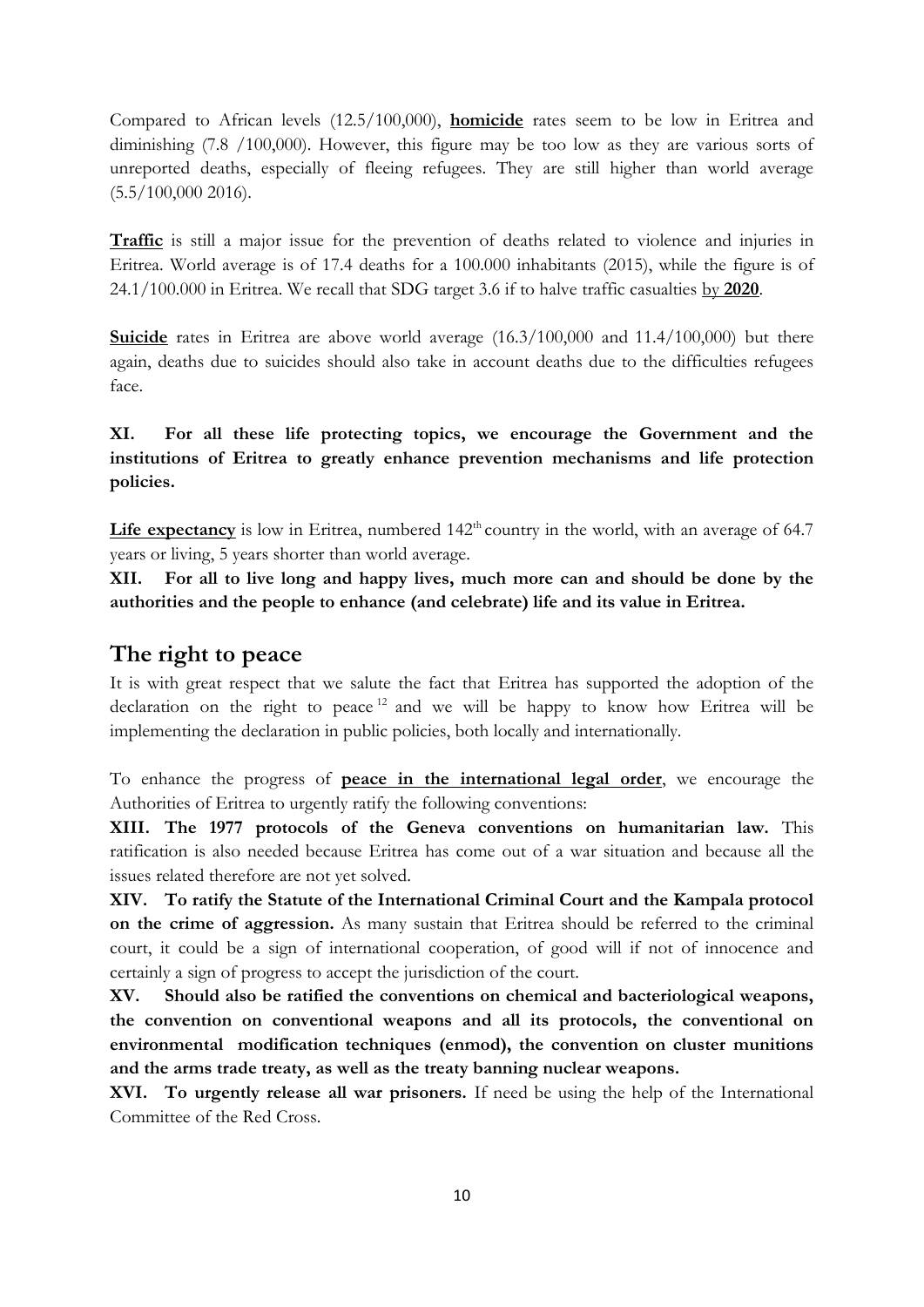To enhance **peace within the country**, Eritrea should:

**XVII. Adopt a violence prevention plan as advocated by the World Health Organisation<sup>13</sup> and criminalize war and violence as prescribed by article 20 of the Covenant on Civil and Political Rights.** 

**XVIII.Guarantee education for peace and non-violence at all levels of the school system, as promoted by SDG 4.7 and educate to human rights as advocated by numerous UN resolutions and action plans.**

**XIX. Forward peaceful settlement of disputes within the country as it is internationally by upholding and making mediation procedures easily available to individuals and social groups.** 

#### **Conclusion**

Eritrea has surely faced, with various degrees of quality in response, difficult times since its independence not always winning the approbation and the support it could deserve from the international community and sometimes its own people.

However, life could be much better in Eritrea and it is for the benefit of all that all issues hindering the right to life and to a long and lasting happy life should be addressed.

As a new stage of peace seems to be coming upon the country and as world prosperity is largely growing, we encourage the Eritrean people and their Authorities to walk with humanity the paths of progress and well-being, of fulfilling lives in respect for each and all, towards dignity and happiness, for each and all.

> *Welcoming the delegation of Eritrea to Geneva, we wish to them and to all the people of Eritrea a constructive and fulfilling Universal Periodic Review.*